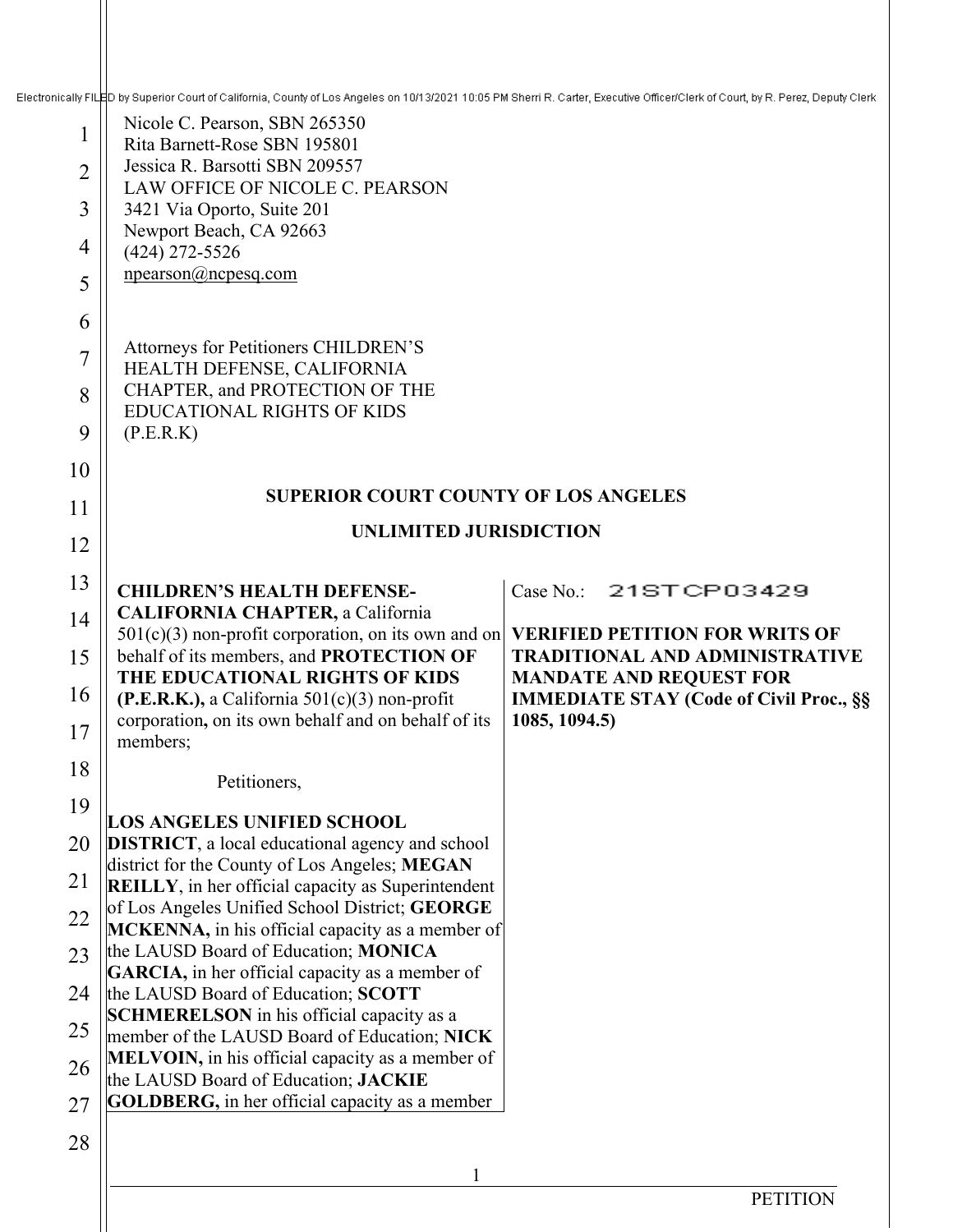1 2 3 4 of the LAUSD Board of Education; **KELLY GONEZ**, in her official capacity as a member of the LAUSD Board of Education; **TANYA ORTIZ FRANKLIN,** in her official capacity as a member of the LAUSD Board of Education; and DOES 1 through 10, inclusive, Respondents.

# **INTRODUCTION**

1. It is well-settled that administrative agencies have only the powers conferred on them by Constitution or statute. An agency may not act in excess of those powers, and any actions exceeding those powers are null and void *ab initio.* For actions that exceed an agency's lawful jurisdiction or authority, mandate will lie to nullify the void acts. This case presents a clear instance of a local education agency acting far in excess of its lawful jurisdiction and authority under state law.

2. On September 9th 2021, after a month of successful in-person learning throughout Los Angeles Unified School District schools, Respondent Board Members of the Los Angeles Unified School District ("LAUSD") held a special board meeting with less than forty-eight hours' notice, to adopt a highly controversial district-wide Covid-19 vaccine requirement via resolution for all "eligible"1 LAUSD students as a condition to students continuing their already commenced inperson education in the district (the "Requirement").

3. Respondents' Requirement has imposed unreasonable fall compliance deadlines and illegal conditions on LAUSD students that have already caused significant educational disruption and social, emotional, and psychological harm to students impacted by this Requirement.

4. Yet, Respondents lacked and lack any and all legal jurisdiction or authority under state law to enact this Requirement, because only the California Department of Public Health (CDPH) can

5

6

7

8

9

10

11

12

13

14

15

16

17

18

 $<sup>1</sup>$  "Eligible students" are defined as students over the age of 12 without a valid exemption.</sup> According to LAUSD's Covid FAQ website, LAUSD families are told that "state law does not recognize religious or personal belief exemptions for student immunizations." This is a misstatement of the law when it comes to any new vaccines added to the childhood immunization schedule that are not already on the enumerated list. *See*  https://achieve.lausd.net/covidfaq.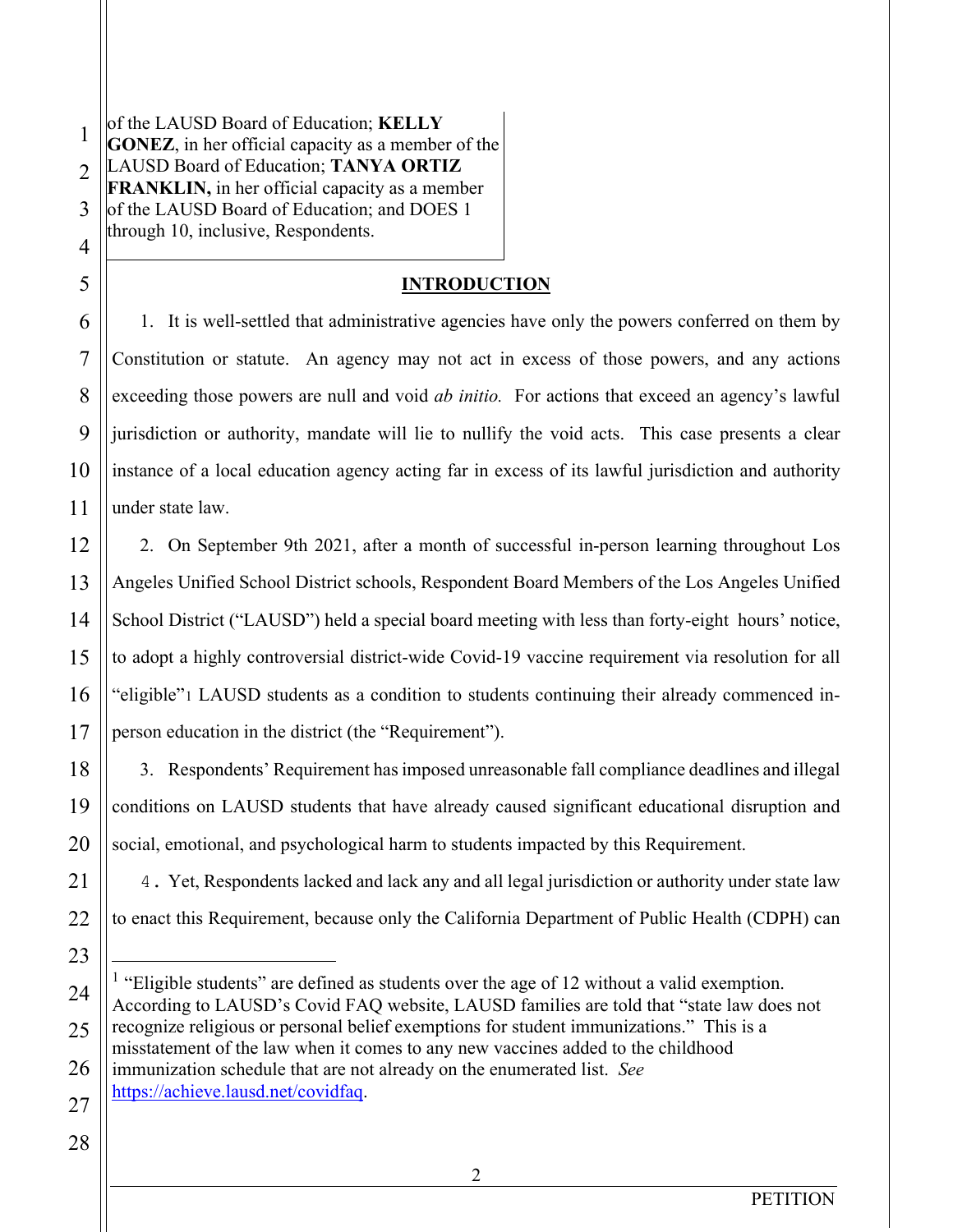add a new vaccine requirement to the childhood immunization schedule as a condition for inperson education in California, and it is just beginning the necessary legal and administrative procedures to do so.

5. Respondents' actions in imposing its unlawful Requirement on LAUSD students must be immediately declared null and void for the following reasons: (1) Respondent LAUSD is not the proper agency with the statutory authority to mandate any new vaccine as a condition for inperson education under the Health and Safety Code; (2) The proper agency authorized to add a new vaccine requirement under the Health and Safety Code is CDPH, and CDPH did not delegate its statutory authority to Respondents, and indeed intends to exercise its statutory authority itself; (3) even if CDPH had delegated its authority to Respondents, which it has not done and cannot do, Respondents failed to follow all statutory and administrative procedures established by the Legislature for adding a new vaccine requirement as a condition for in-person education; and (4) Respondents lack any jurisdiction or authority to add a new vaccination requirement as a condition for in-person education under any other applicable Education Code provisions because their actions are in direct conflict with, inconsistent with, and/or pre-empted by existing state health and safety laws, administrative procedure requirements and federal emergency use authorization ("EUA") law.

6. Via this Petition, Petitioners seek writs of traditional and administrative mandate from this Court for the benefit of its numerous members residing within LAUSD with children attending schools within the district, declaring that Respondents lacked all authority to enact its Requirement, and immediately enjoining Respondents from enforcing it against any LAUSD students.

#### **PARTIES**

7. Petitioner CHILDREN'S HEALTH DEFENSE-CALIFORNIA CHAPTER ("CHD-CA") is a California 501(c)(3) nonprofit corporation incorporated under the laws of the State of California, and headquartered in Ross, California. CHD-CA was founded in 2020 as the California branch of Children's Health Defense ("CHD"), a national non-profit organization

1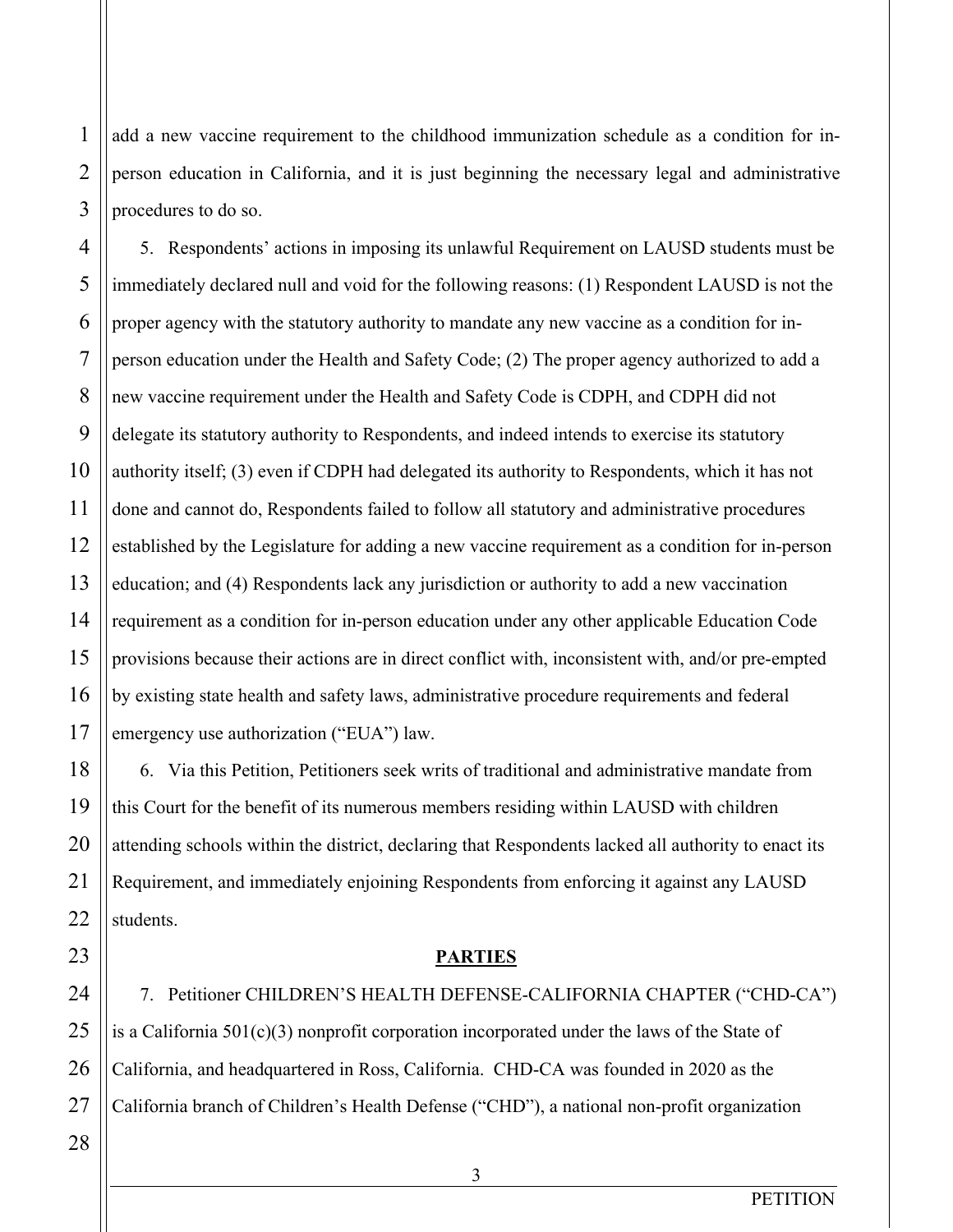4 headquartered in Peachtree, Georgia. CHD-CA has over 7,000 members throughout California, consisting predominately of parents whose children have been negatively affected by environmental and chemical exposures, including unsafe vaccines. CHD-CA represents the interests of thousands of children and families across California. Approximately 540 of CHD-CA members reside within the boundaries of the LAUSD and have children attending school in LAUSD schools. As described herein, Respondents' actions have or will soon deprive many of these California children access to superior in-person public education and their constitutionally protected right to a K-12 education within the LAUSD.

8. Petitioner PROTECTION OF THE EDUCATIONAL RIGHTS OF KIDS (hereinafter "PERK") is a California  $501(c)(3)$  nonprofit corporation headquartered in California, whose mission is to protect children's rights to an education. PERK has over 3,500 members throughout California, consisting predominately of parents of children attending school, grades K through 12 in California. Approximately 930 of PERK's members reside within the boundaries of the LAUSD and have children attending school in LAUSD schools.

9. Respondent Los Angeles Unified School District ("LAUSD") is the school district and local educational agency established for the County of Los Angeles as well as an agency of the state for purposes of implementing the educational requirements of state law within the geographical boundaries of the County of Los Angeles. It the second largest school district in the United States, enrolling more than 600,000 students from pre-kindergarten through adult education.

10. Respondent MEGAN REILLY (hereinafter referred to as "Respondent Reilly" is the Interim Superintendent of the LAUSD. As such, she is responsible for the daily operations of the LAUSD, including during the time period relevant to Respondents' consideration and adoption of the Requirement. Specifically, Respondent Reilly is the individual who is vested with the power of enforcement of LAUSD's policies and protocols challenged herein. Respondent Reilly is sued herein solely in her official capacity.

11. Respondents GEORGE MCKENNA, MONICA GARCIA, SCOTT SCHMERELSON,

4

1

2

3

5

6

7

8

9

10

11

12

13

14

15

16

17

18

19

20

21

22

23

24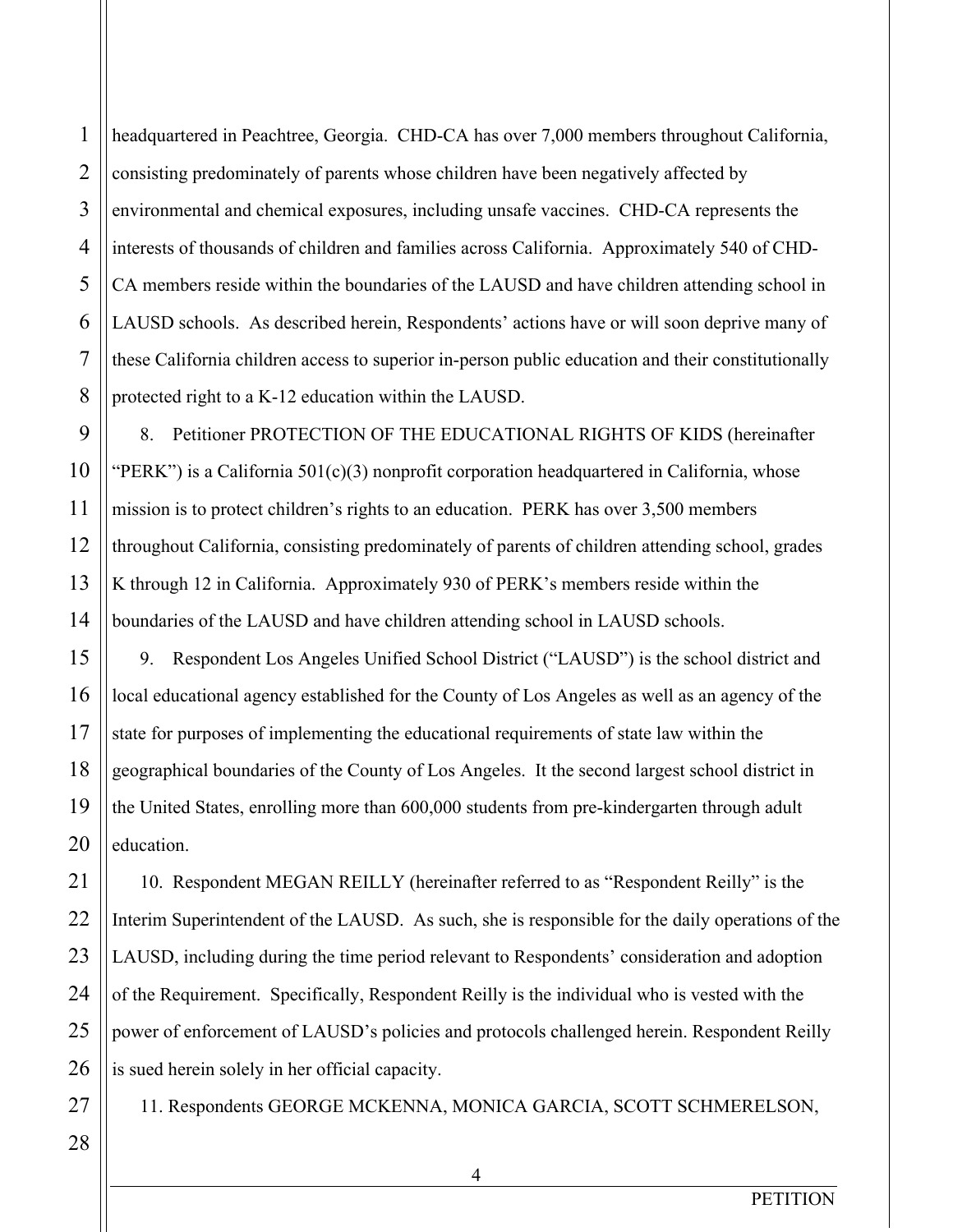NICK MELVOIN, JACKIE GOLDBERG, KELLY GONEZ, and TANYA ORTIZ FRANKLIN, respectively, are members of the LAUSD Board of Education (collectively, the "Board Members"). Each of the Board Members are sued herein solely in their official capacities. Upon information and belief, all of the Board Members are residents of Los Angeles County. The Board Members collectively possess the legal authority and duty to adopt, amend, revise, rescind, and oversee all policies and procedures of the LAUSD, in a manner consistent with state law.

12. Petitioners do not know the true names and capacities of DOES 1 through 10, inclusive, and therefore Petitioners sue said Respondents under fictitious names. Petitioners are informed and believe, and thereon allege, that each of such DOE Respondents is under a legal duty to act in the manner sought herein. Petitioners will amend this Petition to name these Respondents in their true names and capacities if and when so ascertained.

## **JURISDICTION AND VENUE**

13. This Court has jurisdiction to issue writs of mandate pursuant to California Code of Civil Procedure Sections 1085 and 1094.5.

14. This Court has personal jurisdiction over Respondents. The Respondent Board Members and Respondent Reilly are governmental actors that conduct business in and maintain operations in this county on behalf of Respondent LAUSD.

15. This Court is the proper venue for this action because the Respondents either reside in or maintain executive offices in this County, a substantial portion of the transactions and wrongs complained of herein took place in this County, including Respondents' primary participation in the acts detailed herein, and Petitioners' injuries occurred in this County. See California Code of Civil Procedure § 393(b).

16. Petitioners have a clear, present, and beneficial right to, and clear, present and beneficial interest in, the proper performance of the law by Respondents.

17. Petitioners have no plain, speedy, and adequate remedy at law.

18. Petitioners have not exhausted administrative remedies because there are no applicable

1

2

3

4

5

6

7

8

9

10

11

12

13

14

15

16

17

18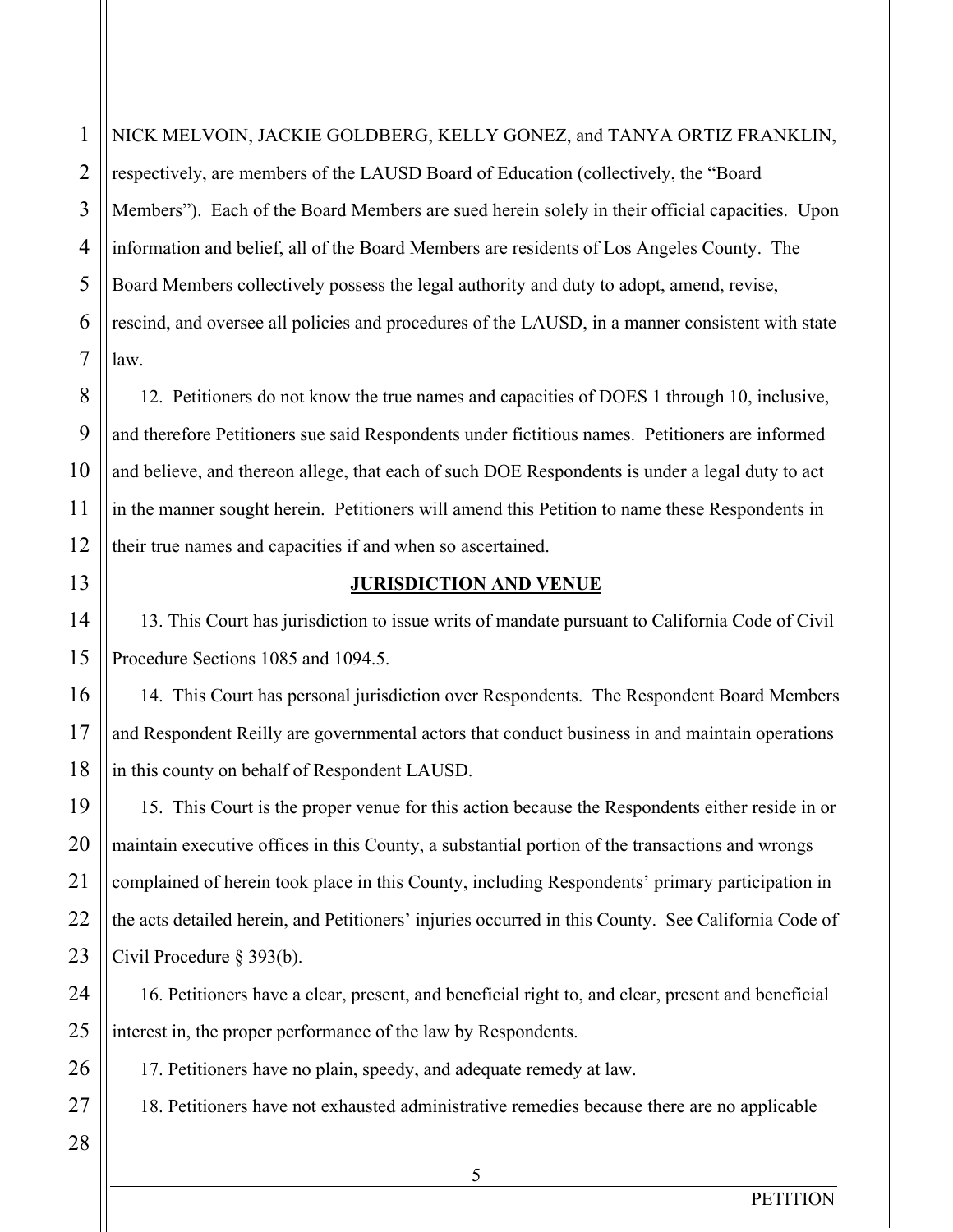1 2 3 4 remedies to exhaust. Specifically, there is no adequate administrative remedy to curtail actions of Respondents that are without, or in excess of, their legal jurisdiction and authority. Even if there were such a remedy, an extended delay in resolving this controversy due to utilization of such administrative remedy would result in irreparable injury to Petitioners.

#### **LEGAL BASIS**

19. California law, as codified in the Health and Safety Code, provides an enumerated list of childhood immunizations required for admittance or advancement in California public and private schools.

20. Specifically, under Health and Safety Code section 120335(b)(1)-(10), there are only ten childhood diseases for which immunizations must be obtained at certain stages of a child's education as a condition to attending in-person public or private secondary or elementary school in California.

21. Covid-19 immunizations are currently not on this enumerated list.

22. Any new immunization requirements other than the ten enumerated immunizations currently listed in Section 120335(b)(1)-(10) may only be added by the CDPH pursuant to Health and Safety Code section 120335(b)(11).

23. Further, under Health and Safety Code section 120338, if any new vaccine *is* added to the childhood schedule by the CDPH, both medical and personal belief exemptions must be allowed.

24. Pursuant to the California APA, as an administrative agency of the executive branch of California state government, the CDPH also must engage in rulemaking and provide public notice and opportunity to comment prior to adding any new vaccine to this childhood immunization schedule.

25. A school board is not the agency charged or endowed with any delegated statutory authority to *add* a new vaccine to this schedule, but rather is merely the subordinate governing authority charged with *collecting documentation* of the immunizations required by the Legislature under Section 120335(b)(1)-(10).

26. All available Pfizer Covid-19 vaccine products, and all other Covid-19 vaccine products

5

6

7

8

9

10

11

12

13

14

15

16

17

18

19

20

21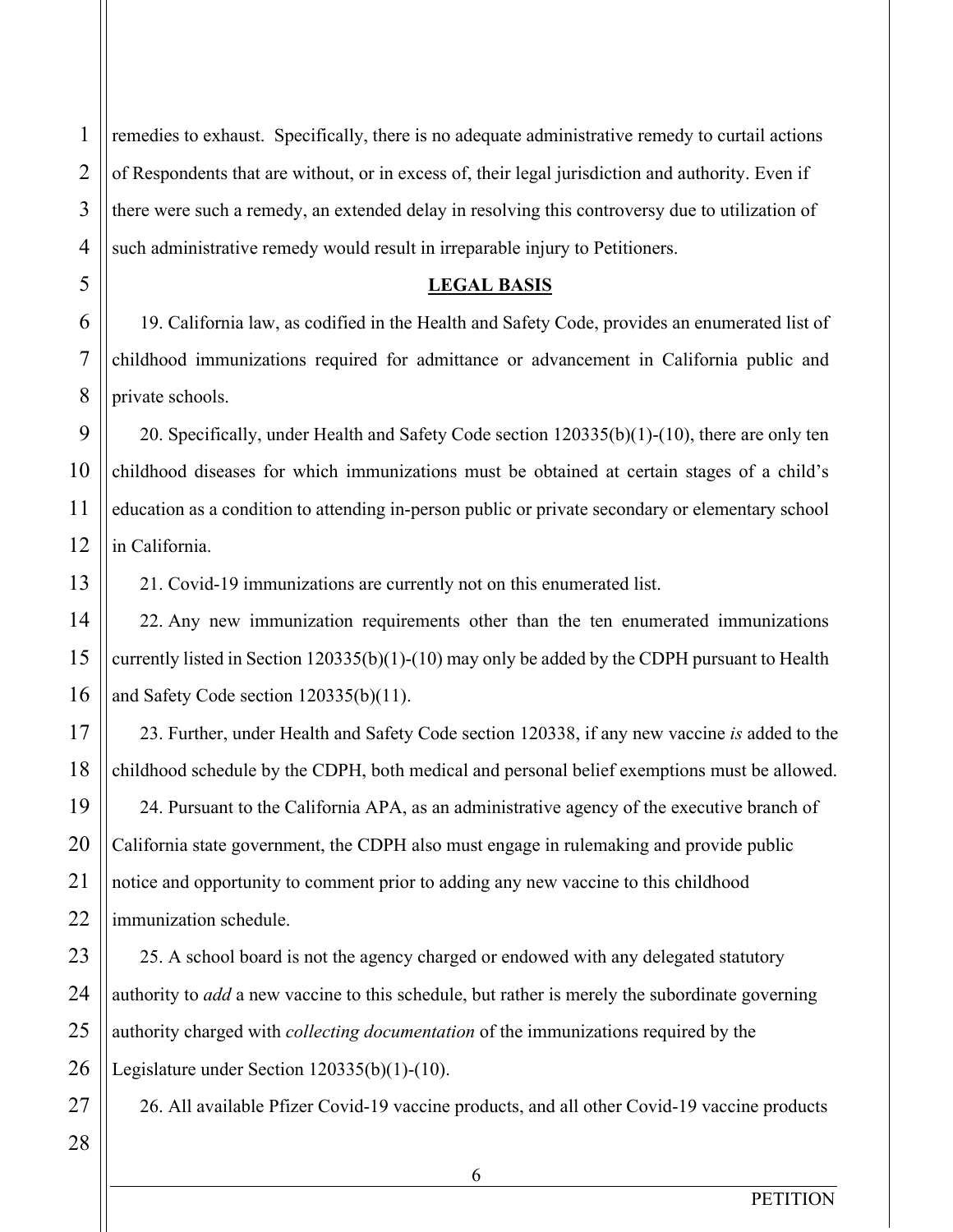1 available to the general public in California, *including to all students of any age* within the LAUSD, are still available only under the federal EUA.

27. Under federal law the person being offered an EUA product must: 1) provide informed consent to consume the product, and 2) be allowed the right to refuse the product without coercion. *See* 21 U.S.C. § 360bbb-3, see also 45 C.F.R. § 46 *et seq*.

28. California Education Code § 35160 permits a governing board of any school district to carry on a program or act in any manner as long as it is not in conflict with or inconsistent with, or pre-empted by, any law.

29. California Education Code § 35161 allows a governing board to execute any powers delegated to it or to the district by law.

30. Respondents' Requirement is inconsistent with, and in direct conflict with, the existing statutory requirements of the California Health & Safety Code provisions of sections 120335 and 120338, the California Administrative Procedure Act ("APA") provisions, the limitations inherent in California Education Code § 35160 and § 35161 and the federal EUA law as described herein.

# **FACTUAL ALLEGATIONS**

31. California law requires children to attend school, and also guarantees them a free public education as a core constitutional right. $2$ 

32. Pursuant to state and local law and emergency orders promulgated as a result of the Covid-19 pandemic, and following protracted closures, all schools in Los Angeles County were permitted to reopen on February 15, 2021. Reopening of all California schools was not conditioned upon any students taking a Covid-19 vaccine.

33. After a two-month summer recess, all schools within the LAUSD system reopened for the 2021-2022 school year at various staggered dates in August of 2021.

34. Although students returning to in-person education have been required to engage in

<sup>2</sup> California Constitution, Article IX, Section 5.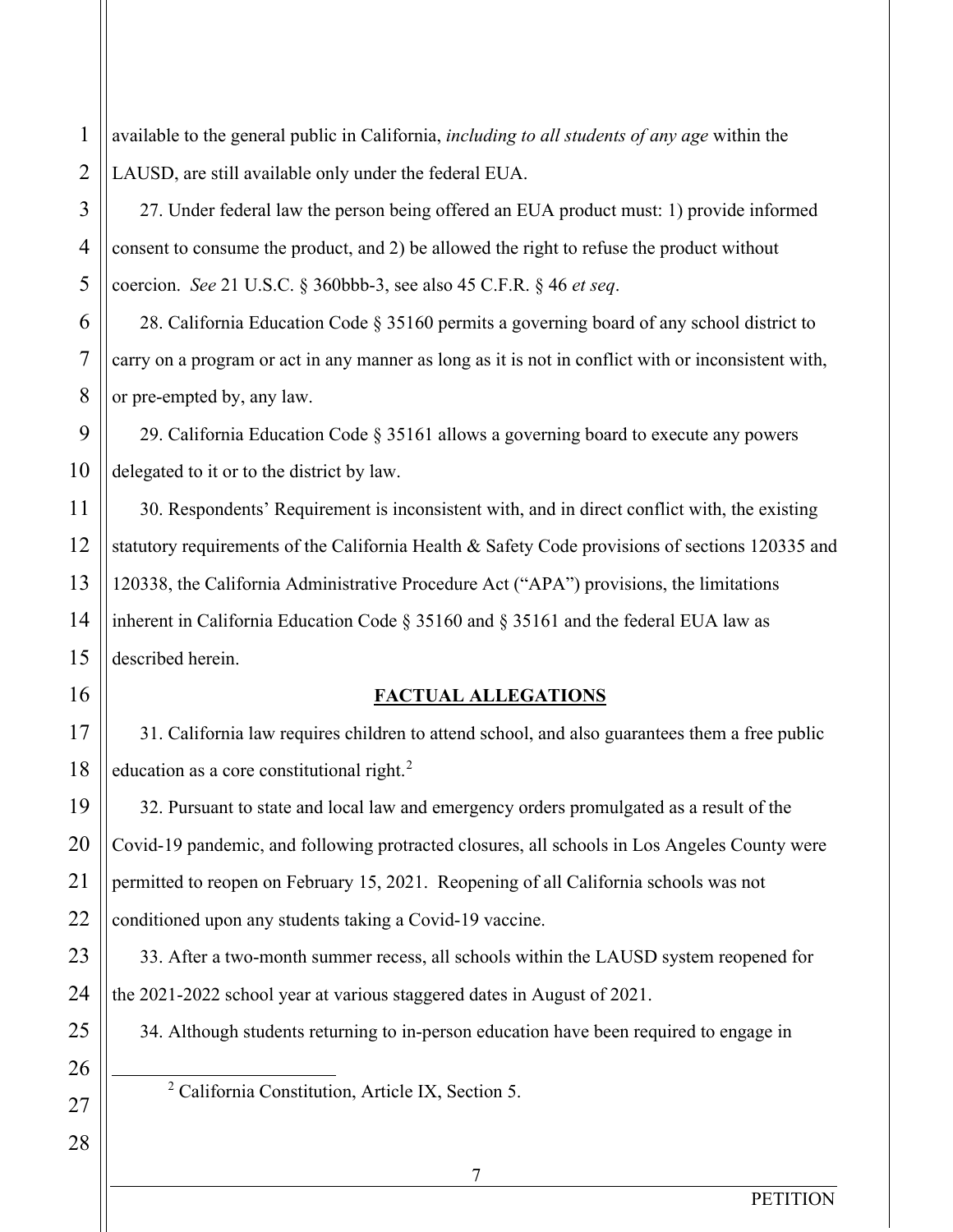certain Covid-19 protocols, including masking and polymerase chain reaction ("PCR") testing, students within LAUSD were not subjected to any Covid-19 vaccine requirement as a condition of returning to in-person education beginning in August of 2021.

35. With no Covid-19 vaccine requirement prior to starting school, LAUSD students have not experienced severe Covid-19 cases, hospitalizations, or death.<sup>3</sup>

36. Given this, it is incomprehensible that a state that already has the lowest Covid-19 rates in the entire country without any vaccine mandate would insist on being the first state in the nation to impose a vaccine requirement on healthy teens and pre-teens as a condition to continuing in-person education, or why Respondents chose to impose this onerous and educationally disruptive requirement right in the middle of a school term.

37. Nevertheless, on September 9, 2021, after a month of successful in-person learning, Respondent Board Members of the LAUSD took it upon themselves as a "local educational agency and agency of the state," to adopt via resolution the Requirement, which purports to require LAUSD students 12 years of age and older, as a condition to students continuing their already commenced in-person education in the LAUSD, to obtain the COVID-19 vaccine by specified dates during the fall term. A true and correct copy of the Requirement is attached hereto as "**Exhibit A"** and fully incorporated herein by reference.

38. Specifically, rather than wait until the end of the fall term, Respondent Board Members introduced a resolution to impose a new Covid-19 vaccine requirement on its high school and middle school students, with compliance deadlines beginning as early as October 3, 2021 and ending on January 10, 2022. After that time, students would be expelled from LAUSD campuses if they have not had all required shots for the applicable vaccine and also undergone a waiting period of two weeks.

<sup>3</sup> In fact, according the Governor's own October 1, 2021 Directive: "California" continues to maintain the lowest case rate in the entire country" and "California is leading national trends in preventing school closures and keeping kids in classrooms." *See* Exhibit D herein.

1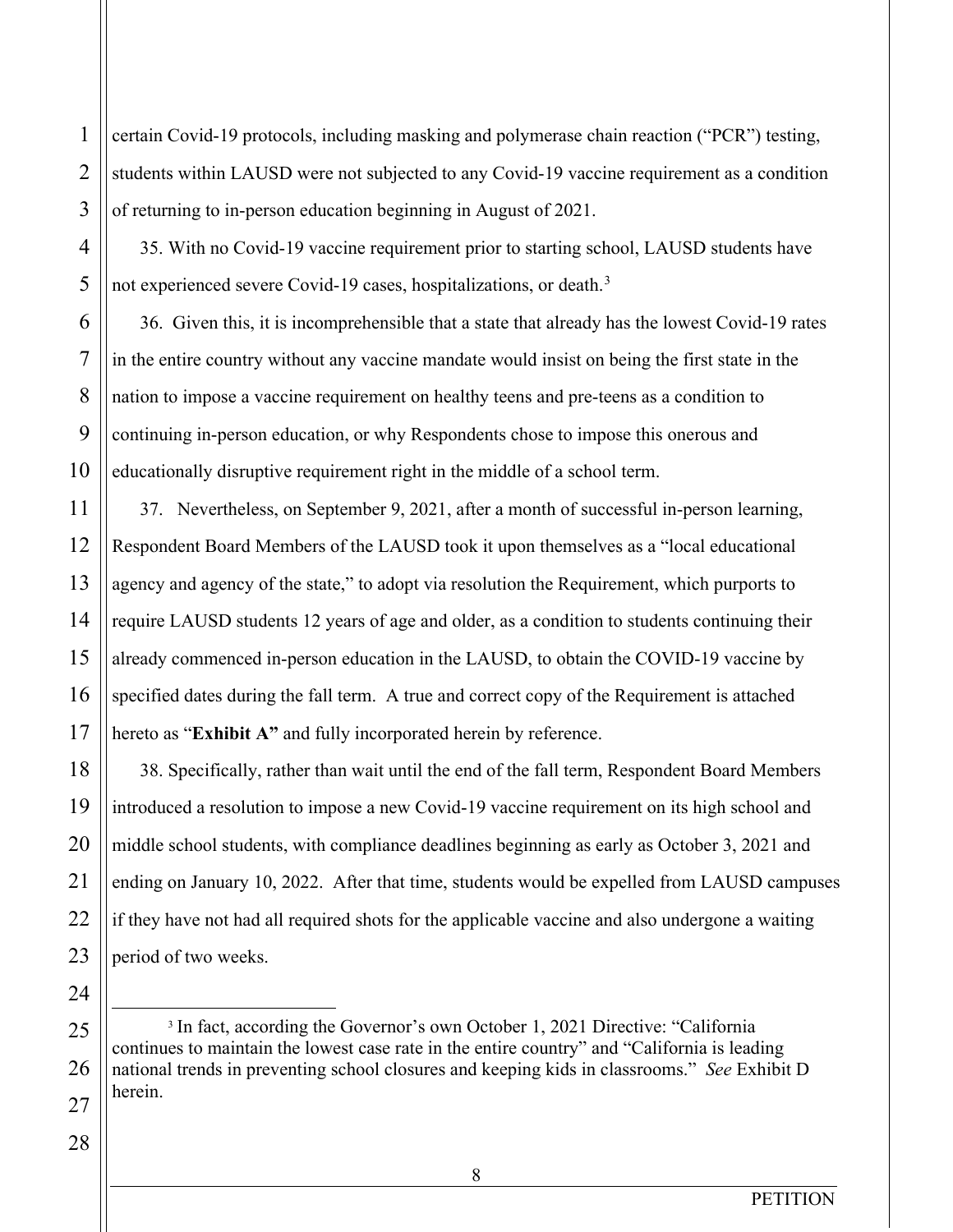39. Even more appallingly, per Respondents' resolution, the Requirement would apply to children between 12 and 15 years old, despite the lack of any fully federal Food and Drug Administration ("FDA")-approved Covid-19 vaccine for students under 16 years of age.

40. Respondent Board Members' resolution also indicated that any eligible student over the age of 12 unwilling to submit to the Covid-19 vaccine requirement would immediately be prohibited from in-person schooling and services mid-term, and placed into independent study at the City of Angels, LAUSD's independent study alternative.<sup>4</sup>

41. The September 9, 2021 special school board meeting was held remotely, and public participation was severely curtailed. In fact, despite hundreds of requests from parents to speak at this board meeting in opposition to the proposed imposition of a purported Covid-19 vaccine requirement in the middle of a school term, only three parents were allowed to orally voice their opinions. Many LAUSD family members reported having difficulties even getting through the phone lines to register to speak, or to participate in the discussion once registered, on this issue of critical importance to LAUSD families.

42. Despite the severely curtailed public participation, numerous LAUSD families nevertheless submitted written objections to the Covid-19 vaccine proposal prior to Respondents' vote. In these opposition letters, Respondent Board Members were informed of their lack of legal jurisdiction and authority to require a new vaccine under relevant state Health and Safety Code provisions and applicable federal EUA law. A true and correct copy of a representative letter sent to Respondents is attached hereto as "**Exhibit B"** and fully incorporated herein by reference.

43. Respondent Board Members ultimately adopted the Requirement via resolution at its September 9, 2021 remotely-held board meeting (the final resolution adopting the Requirement is hereinafter referred to as the "Adopted Resolution").

44. Although Respondents vaguely claimed they had a "constitutional mandate obligation to

- <sup>4</sup> See https://www.cityofangelsschool.org/.
- 21 22 23 24 25 26 27 28

1

2

3

4

5

6

7

8

9

10

11

12

13

14

15

16

17

18

19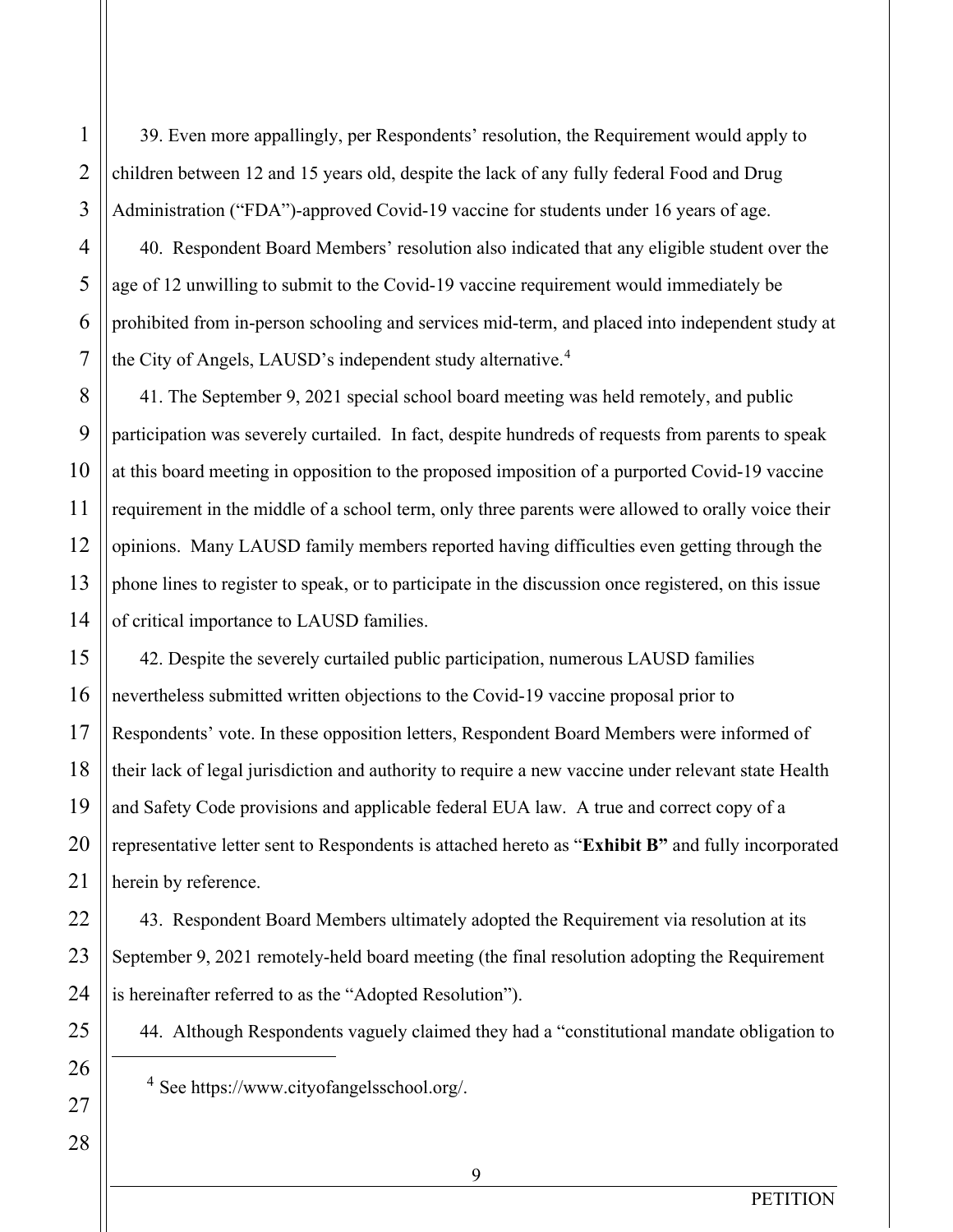2 3 4 deliver the highest-quality instruction in the safest environment possible," the Adopted Resolution failed to answer the questions raised by numerous LAUSD parents regarding the specific basis of Respondents' legal jurisdiction and authority to impose a new vaccine requirement, and did not cite the precise statutory basis of authority for their action.

45. In the Adopted Resolution setting forth Respondents' Requirement, Respondent Board Members indicated that LAUSD would now require all eligible students over the age of 12 to become vaccinated against Covid-19 as a "mandatory precondition to accessing LAUSD school facilities."

46. Specifically, the Adopted Resolution provides that:

a. All students who are 12 years of age and older and part of any in-person extracurricular programs must receive their first vaccine dose no later than October 3, 2021 and their second dose no later than October 31, 2021<sup>5</sup>;

b. All other students who are not enrolled in any extracurricular programs and who are 12 years of age or older must receive their first Covid-19 vaccine dose by no later than November 21, 2021 and their second dose by no later than December 19, 2021; and

c. All other students who are not yet 12 years old must receive their first Covid-19 vaccine dose no later than 30 days after their twelfth birthday and their second dose by no later than 8 weeks after their twelfth birthday.

47. Respondents' Requirement further indicates that eligible students must provide proof of Covid-19 vaccination by uploading documentation to LAUSD's Daily Pass program before January 10, 2022 in order to be permitted to access any LAUSD school facilities.

48. On September 9, 2021, the same day the Requirement was approved, Respondent Reilly sent a form letter via email to all LAUSD families informing them of the new policy. A true and correct copy of Respondent Reilly's letter is attached hereto as "**Exhibit C**" and fully incorporated herein by reference ("Respondent Reilly's Letter").

28

1

5

6

7

8

9

10

11

12

13

14

15

16

17

18

19

20

21

22

23

24

25

26

27

 $5$  Respondents' Adopted Resolution does not appear to contemplate students taking the single dose Covid-19 vaccine product by Johnson & Johnson.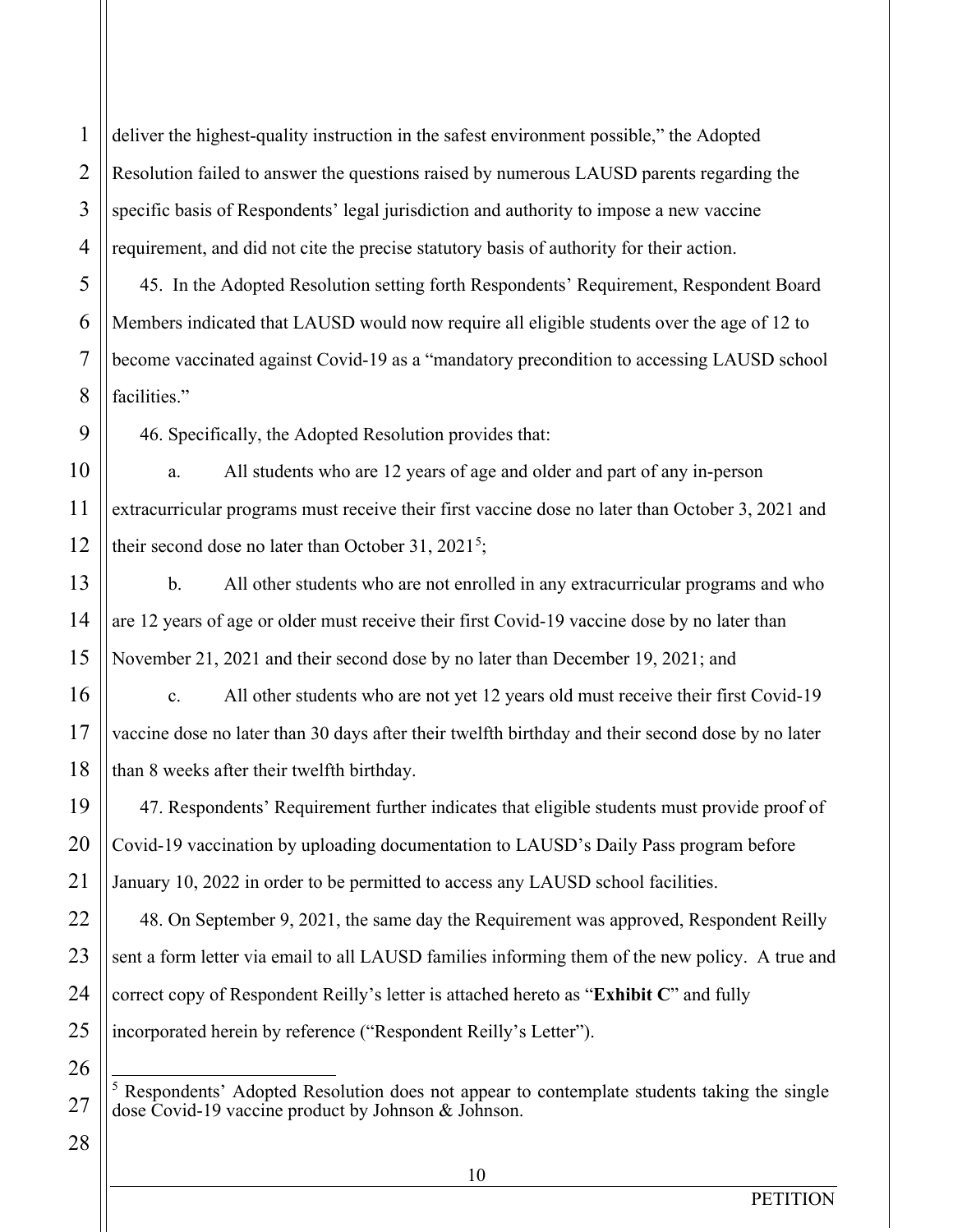49. After receiving Respondent Reilly's Letter and notice of the new Requirement, many LAUSD families have been left scrambling to determine whether and when to get their child vaccinated, obtain an exemption, remove them from school, transfer them to another school district, enroll in private school, commence home schooling, and myriad other considerations and options.

50. Moreover, some of the potential alternative options are either not feasible on their face or not feasible for certain families, particularly lower income families. Students are already over a month into the fall term, and those LAUSD students who wanted to take a Covid-19 vaccine product have generally already done so.

51. For LAUSD families and students who are unable to take or are opposed to taking a Covid-19 vaccine product, whether due to medical or religious reasons or personal beliefs, Respondents' Requirement has already caused significant educational, social, emotional and psychological disruption.

52. Students who are unable to or do not wish to submit to the new and unlawful Requirement have been, or soon will be, denied access to school campuses altogether, along with the services that they provide, including school lunches, extracurricular programs, extended learning programs, campus computer and science labs, sports facilities, and so much more.

53. The impact of this new Requirement will naturally have an even more devastating impact on lower-income LAUSD families who are unable or do not wish to have their children taking any Covid-19 vaccine product. These families may have less resources to find or utilize alternative private school or homeschooling options, particularly after being blindsided during the middle of the fall semester under rushed conditions and unreasonable deadlines.

54. In addition, due to Respondents' Requirement that students over the age of 12 enrolled in any extracurricular programs must have taken their first dose of a Covid-19 vaccine by October 3rd, 2021, students enrolled in sports and/or other extracurricular activities are already frantic to stay on their teams and in their chosen activity, or have already suffered negative, disruptive, and humiliating consequences for not complying with the "first dose" requirement.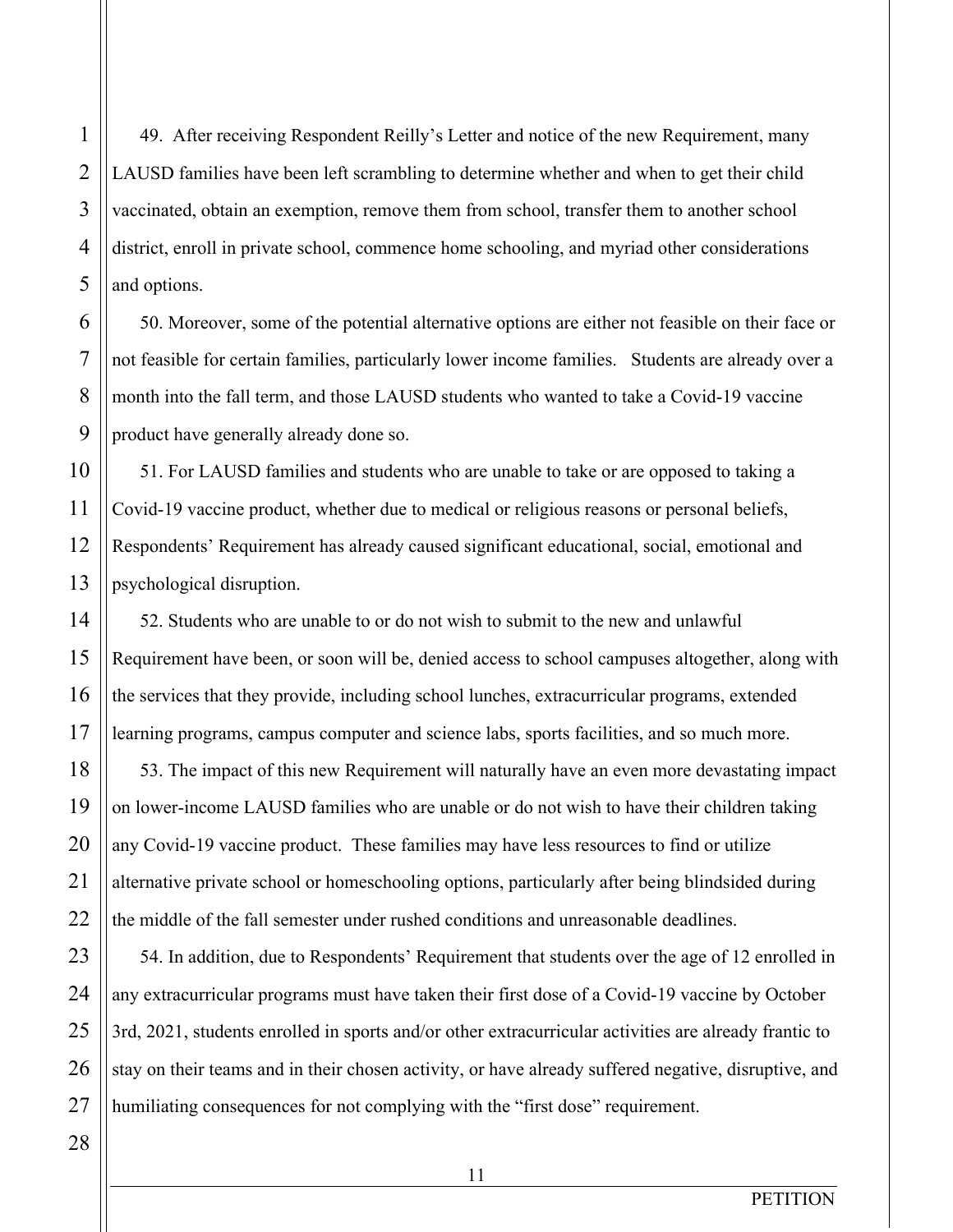55. The unreasonable timing of the Requirement means that many of these students who have already paid for their uniforms and/or necessary materials or equipment, will soon be or have already been forced off their teams, off the fields, out of their school theatres, or out of their school swimming pools, or else forced or coerced to submit to an unwanted, and for students under 16, federally unapproved and unlicensed, Covid-19 vaccine product.

56. In the midst of this current disruption and chaos caused by Respondents' new Requirement, on Friday, October 1, 2021, Governor Newsom announced via press conference that he had just "directed the [CDPH] to follow the procedures established by the Legislature to add the Covid-19 vaccine to other vaccinations required for in-person school attendance – such as measles, mumps, and rubella—pursuant to the Health & Safety Code." (hereinafter the "Governor's Directive"). A true and correct copy of the Governor's Directive is attached hereto as "**Exhibit D"** and fully incorporated herein by reference.

57. Under the Governor's Directive, the Governor announced that CDPH will now begin the process of adding the Covid-19 vaccine to the childhood immunization schedule following all of the procedures established by the Legislature to add a vaccine to the schedule, including applicable procedures under the California Health & Safety Code and California APA.

58. The Governor's Directive also indicated that certain terms and conditions will apply to the eventual CDPH state-wide Covid-19 vaccine mandate (hereinafter the "State-Wide Mandate").

59. The terms and conditions of Respondents' Requirement directly conflict with and/or are inconsistent with the requirements set out in the Governor's Directive for the State-Wide Mandate.

60. Specifically, the State-Wide Mandate will not go into effect until after January 1, 2022, and according to the Governor's Directive, is more likely to go into effect after July 1, 2022 for most grade-spans due to the need for full FDA licensing of the Covid-19 vaccine product.

61. In contrast, Respondents' Requirement has already imposed fall term compliance deadlines on LAUSD students, with compliance deadlines as early as October 3, 2021 for any

1

2

3

4

5

6

7

8

9

10

11

12

13

14

15

16

17

18

19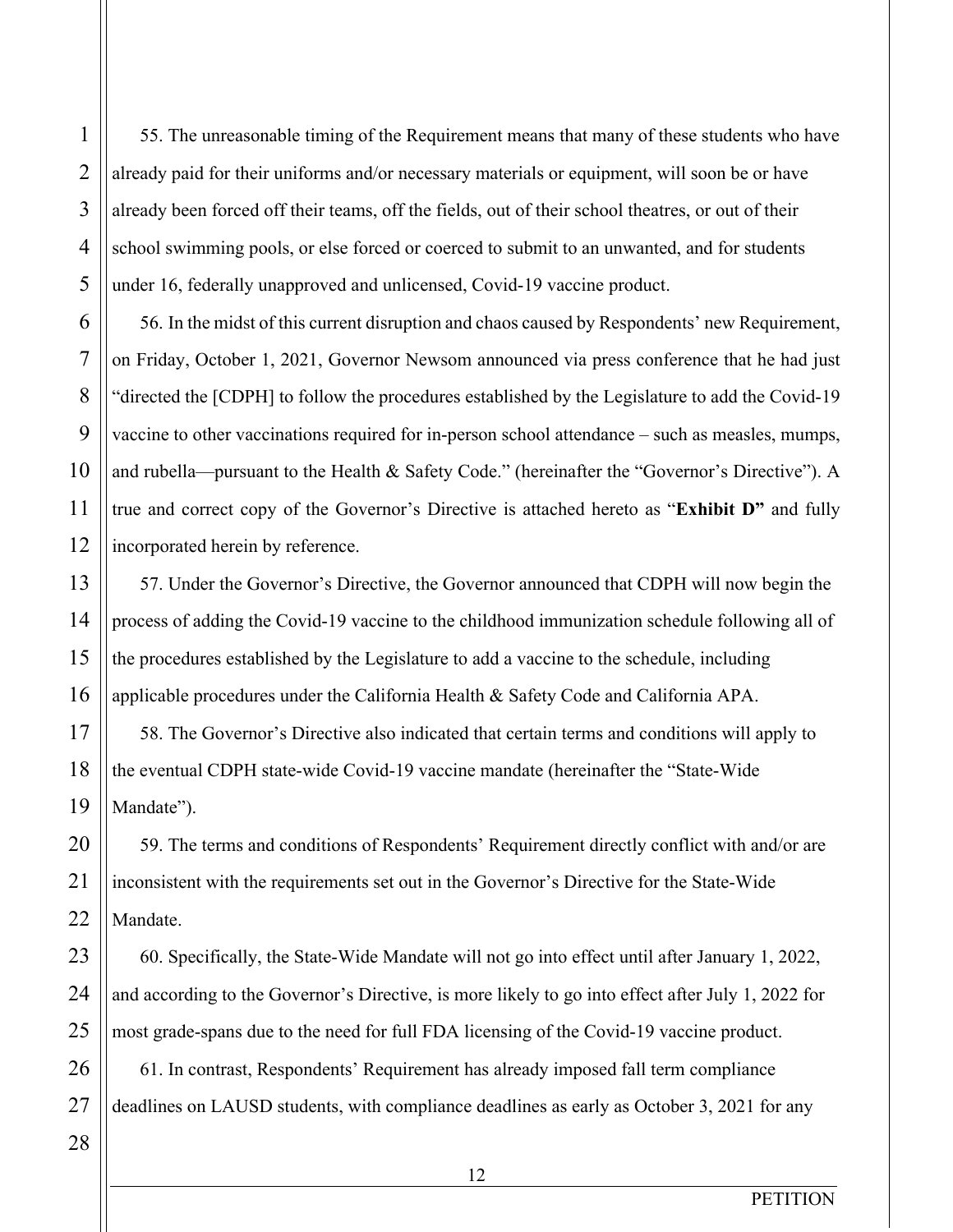eligible LAUSD engaged in in-person extracurricular activities such as sports, dance, or theatre. 62. The State-Wide Mandate also contemplates that Covid-19 vaccine requirements for inperson education will be imposed on applicable grade-spans only once there is a fully FDA approved Covid-19 vaccine product available for that grade-span.

63. In contrast, Respondents' Requirement is already forcing or coercing students under the age of 16 to submit to experimental and unapproved Covid-19 vaccine products that are still in clinical trials and authorized for use only under a federal EUA.

64. Under federal law, the person being offered an EUA drug product must be provided with informed consent to consume the product, and be allowed the right to refuse the product. *See* 21 U.S.C. § 360bbb-3.

65. Although the Governor's Directive does not, in fact, add any new Covid-19 vaccine to the childhood immunization schedule during this fall term, it illustrates the following:

a. Governor Newsom recognizes that the CDPH is the only proper agency authorized by law to add a new vaccine to the childhood immunization schedule as a condition for in-person education in California.

b. Adding a new vaccine to the childhood schedule must be done following the statutory procedural safeguards established by the Legislature and the significant public participation requirements guaranteed by the California APA for state agency rulemaking; and

c. Respondents are neither the proper agency to add a new vaccine requirement as a condition to in-person education, nor did Respondents follow the proper procedures and necessary safeguards for doing so.

66. Respondents in this case have acted wholly without legal authority and in excess of their jurisdiction as a "governing authority" under the applicable Health & Safety Code and Educational Code provisions, as well as the governing board of a school district and "local educational agency."

67. Respondents' Requirement is also in direct conflict with, inconsistent with, and/or preempted by both state and federal law.

26 27 28

1

2

3

4

5

6

7

8

9

10

11

12

13

14

15

16

17

18

19

20

21

22

23

24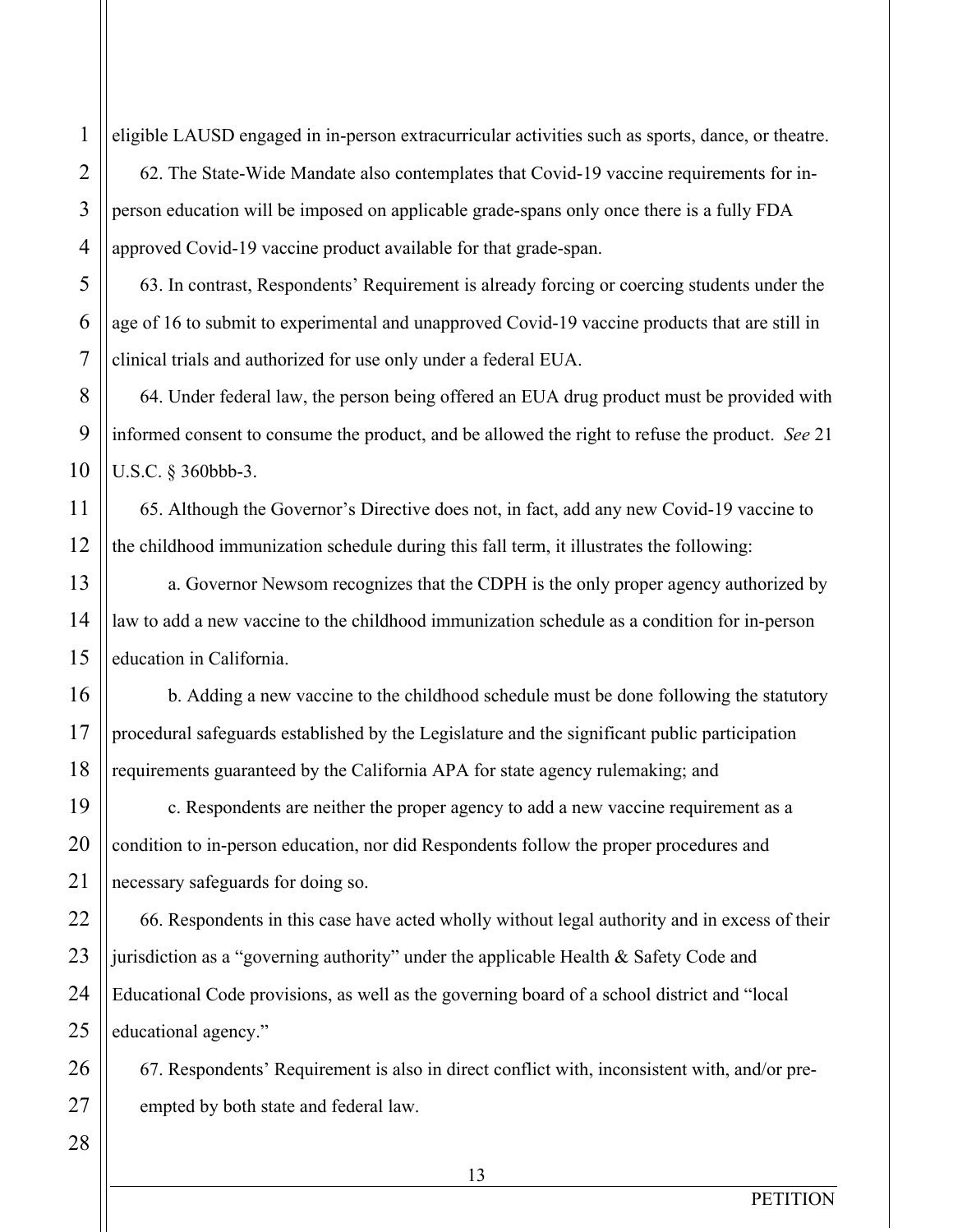#### **FIRST CAUSE OF ACTION**

## **Writ of Mandate (Code of Civ. Proc., §§ 1085, 1094.5) ––Violation of Mandatory Duty, Proceeding Without or in Excess of Jurisdiction and Authority, Abuse of Discretion for Failure to Proceed in the Manner Required by Law: Violation of Health & Safety Code Sections 120335 and 120338**

68. Petitioners hereby incorporate by reference all preceding paragraphs as though set forth in full herein.

69. A writ of traditional and/or administrative mandate is necessary in this case to bring Respondents' actions into conformance with the law.

70. Respondents have acted in violation of their mandatory, ministerial statutory duties and wholly without, outside the scope of, and in excess of their lawful jurisdiction and authority, and have abused their discretion by failing to proceed in the manner required by law.

71. Specifically, California law, as codified in the Health and Safety Code, provides an enumerated list of childhood immunizations required for admittance or advancement in California public and private schools.

72. Covid-19 immunizations are currently not on this enumerated list.

73. Any new immunization requirements other than the ten enumerated immunizations currently listed in Section 120335(b)(1)-(10) may only be added by the CDPH pursuant to Health and Safety Code section 120335(b)(11).

74. Further, under Health and Safety Code section 120338, if any new vaccine is added to the childhood schedule by the CDPH, both medical and personal belief exemptions must be allowed.

75. Pursuant to the California APA, as an administrative agency of the executive branch of California state government, the CDPH also must engage in rulemaking and provide public notice and opportunity to comment prior to adding any new vaccine to this childhood immunization schedule.

76. As a school district, or the governing board of a school district, Respondents are merely a "governing authority" as defined under California Health & Safety Code Section 120335(a).

77. As a "governing authority," Respondents' statutory authority with respect to the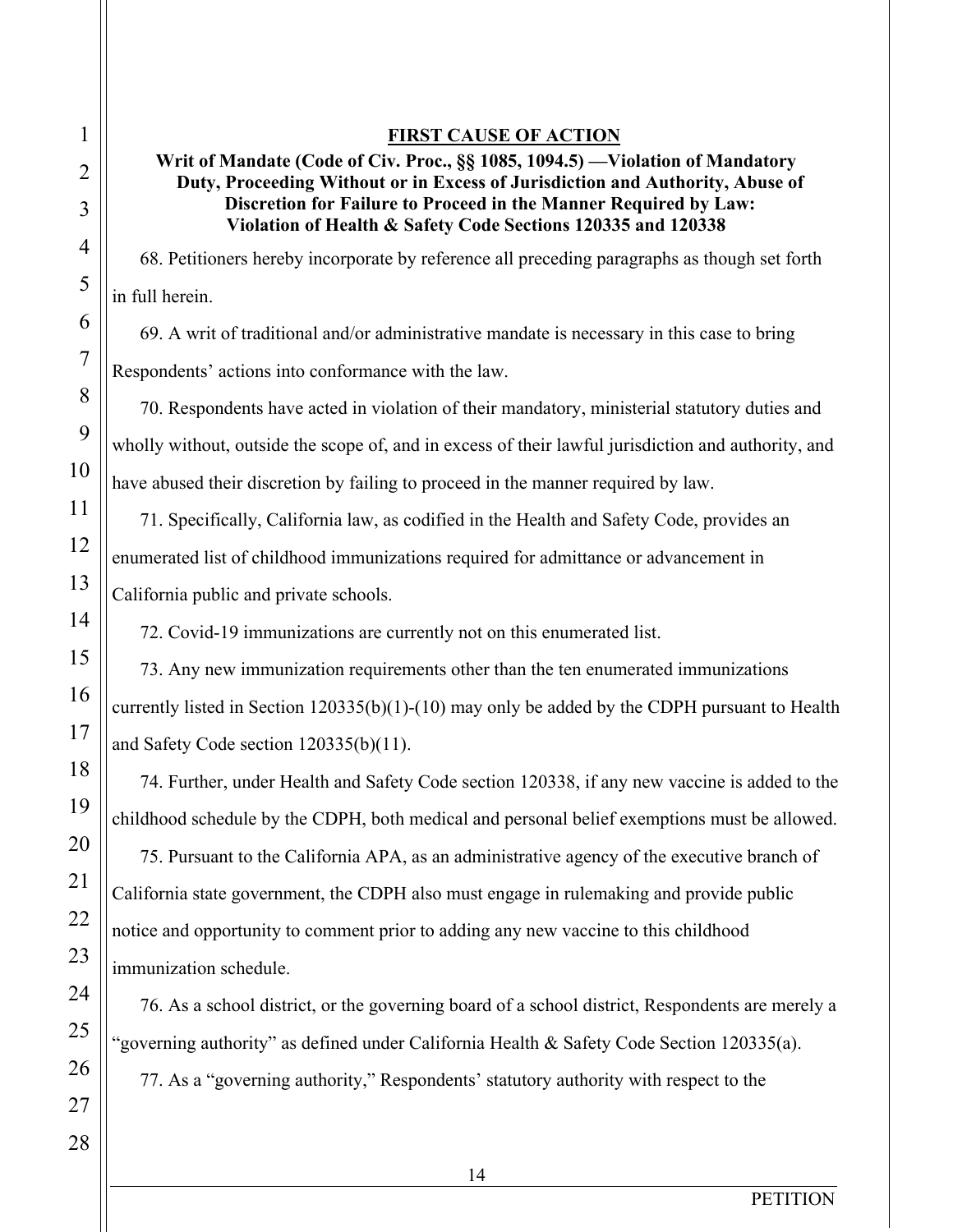childhood immunizations required as conditions to in-person education in California is to collect the *documentation* necessary to establish that the relevant students have taken the immunizations required by California Health & Safety Code Section 120335(b)(1)-(10) or, once properly added by the CDPH, 120335(b)(11), with related ministerial duties under section 120375.

78. Respondents have no legal authority whatsoever to add a new vaccine requirement as a condition for in-person education within the LAUSD, nor were they delegated that authority by the CDPH.

79. Even if the CDPH could delegate any of its statutory authority to Respondents, which it did not and could not, Respondents could not assert more or greater authority than the CDPH has under existing law to add a vaccine requirement to the childhood immunization schedule as a condition for in-person education and under existing law. Under Health and Safety Code section 120338, the CDPH would be required to allow both medical and personal belief exemptions to any new vaccine requirement.

80. Respondents, by their actions in enacting and enforcing the Requirement against LAUSD students, have exceeded their lawful authority as a subordinate "governing authority," as defined under California Health & Safety Code Section 120335(a), by acting contrary to, and in violation of, their mandatory, ministerial duties and without, or in excess of, their statutory jurisdiction and authority.

81. Respondents have acted in violation of their mandatory, ministerial statutory duties and wholly without, outside the scope of, and in excess of their lawful jurisdiction and authority, and have abused their discretion by failing to proceed in the manner required by law under Health  $\&$ Safety Code section 120335 *et. seq*. by unlawfully purporting to require a new vaccine (the Covid-19 vaccine) as a condition for in-person education for "eligible" students over the age of 12 within LAUSD.

82. Respondents have also acted in violation of Health & Safety Code section 120338, which requires that personal belief exemptions be allowed for any new vaccine requirements added to the student immunization schedule.

1

2

3

4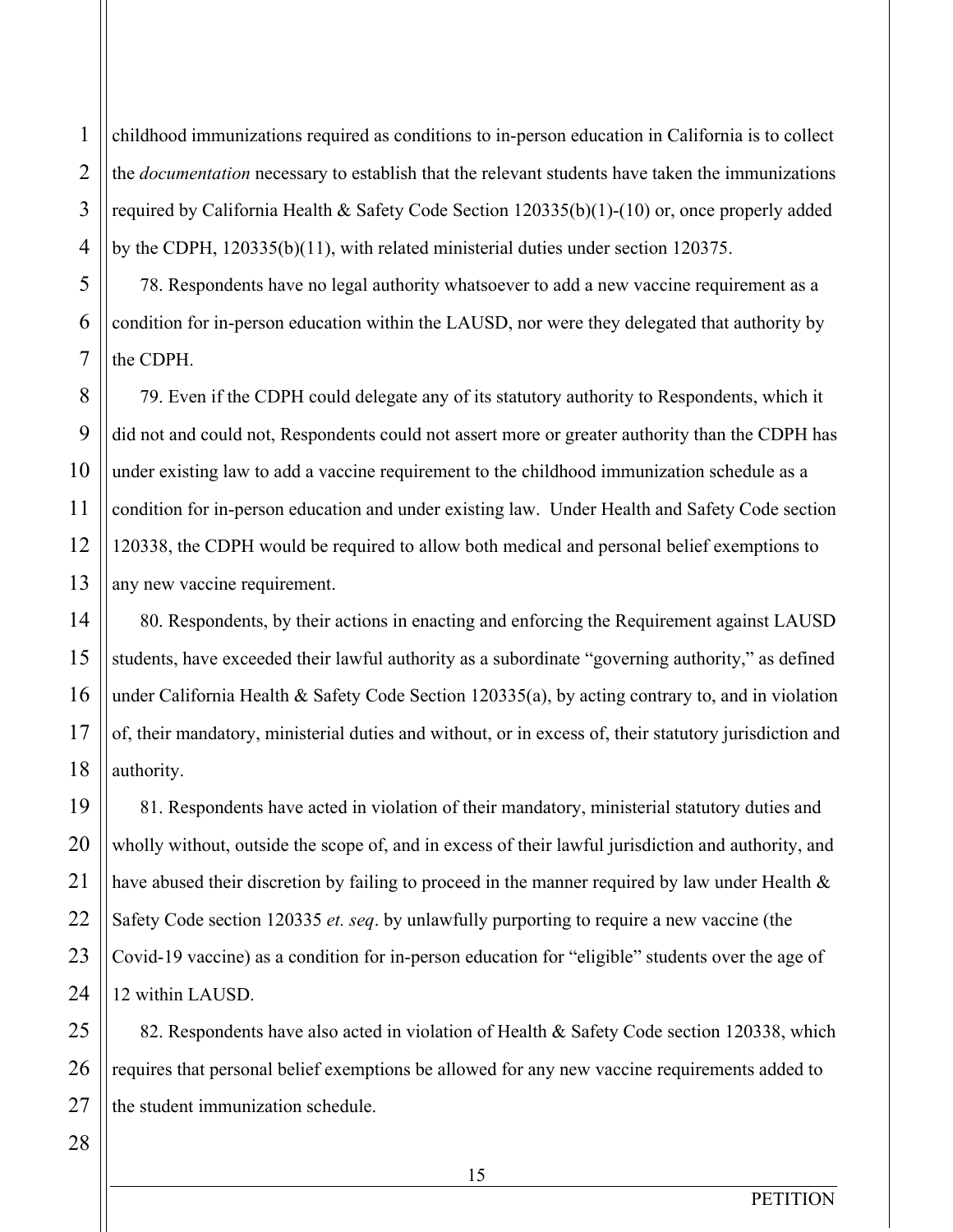1 2 83. Respondents' adoption and imposition of the Requirement upon LAUSD students constitute acts in violation of Respondents' mandatory, ministerial statutory duties; acts without, outside the scope of, or in excess of, Respondents' statutory jurisdiction and authority, and an abuse of discretion for failure to proceed in the manner required by law, and therefore such unlawful actions must be immediately declared to be null and void *ab initio*. 84. Petitioners' and their members have been, are being, and will continue to be harmed by

Respondents' actions by, *inter alia*, being denied or actively threatened with the imminent denial of their ongoing in-person education, participation in extracurricular activities, and exclusion from many other benefits and services attached to in-person education within LAUSD.

85. Petitioners and their members will be irreparably harmed if this writ of mandamus and accompanying stay of implementation of the Adopted Resolution and Requirement in order to preserve the status quo is not issued, pending resolution of this dispute, and a peremptory writ is not issued at the conclusion of this litigation requiring Respondents to vacate and rescind the Adopted Resolution and Requirement *in toto*.

# **SECOND CAUSE OF ACTION**

**Writ of Mandate (Code of Civ. Proc., §§ 1085, 1094.5) 21 U.S.C. § 360bbb-3, Violation of Mandatory Duty, Proceeding Without or in Excess of Jurisdiction and Authority, Abuse of Discretion for Failure to Proceed in the Manner Required by Law: Violation of Education Code Sections 35160 and 35161 (Conflict with General Law)**

86. Petitioners hereby incorporate by reference all preceding paragraphs as though set forth in full herein.

87. A writ of traditional and/or administrative mandate is necessary in this case to bring Respondents' actions into conformance with the law.

88. There is no other Health & Safety Code or Educational Code provision that allows Respondents to bypass the legislatively prescribed state agency processes for adding a new vaccine to the childhood immunization schedule as a condition for in-person education in California.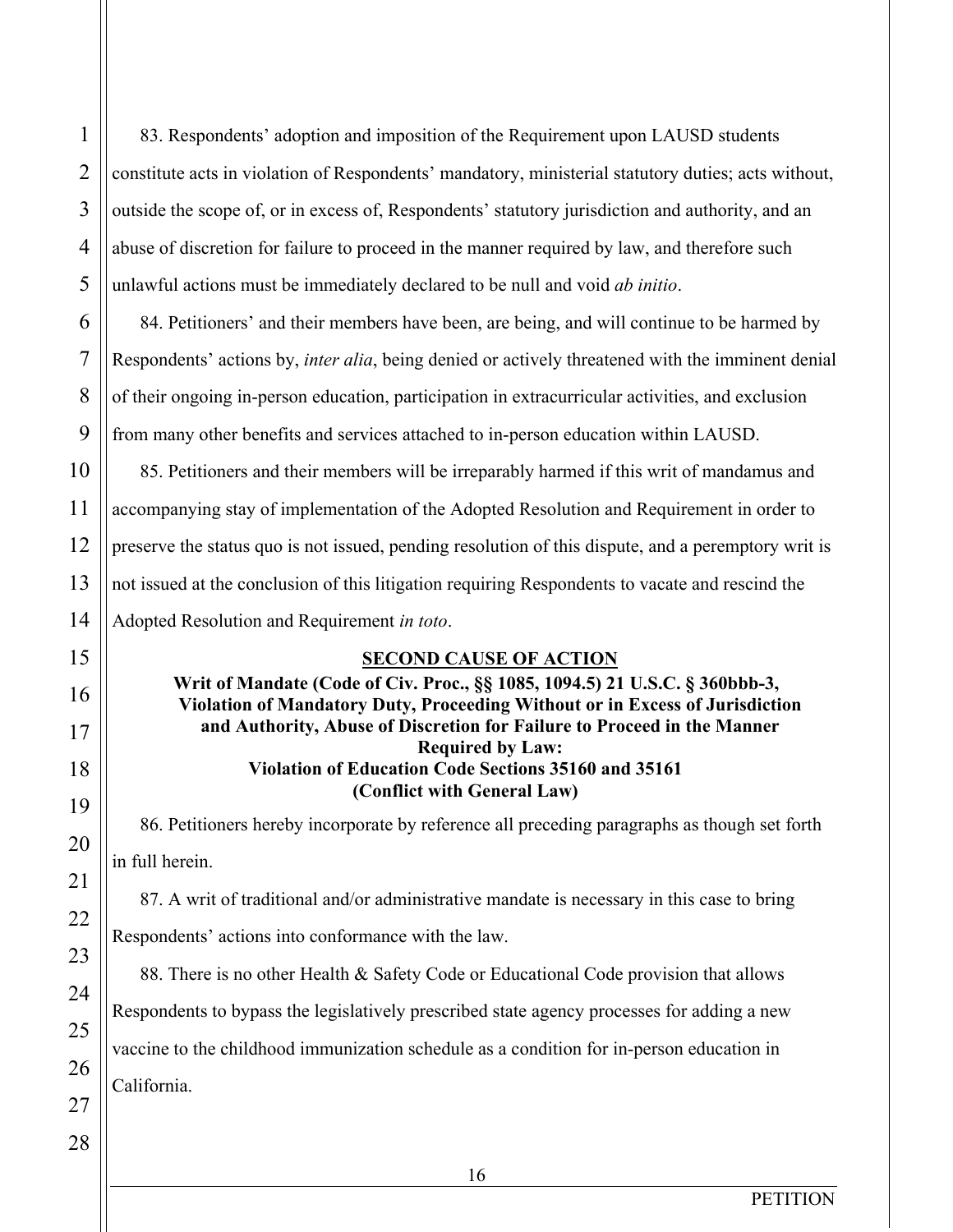89. Although California Education Code section 35160 allows governing boards of a school district "to initiate and carry on any program, activity, or otherwise act in any manner," it may only do so as long as such actions are "not in conflict with or inconsistent with, or pre-empted by, any state law."

90. Similarly, California Education Code section 35161 allows a governing board to execute any powers delegated to it or to the district by law. In this case, CDPH did not and cannot delegate to LAUSD or any other school district in California its exclusive authority to add a new vaccine requirement to the childhood immunization schedule.

91. Respondents have acted in violation of their qualified authority and duties and outside the scope of or in excess of their jurisdiction, and have abused their discretion under Education Code sections 35160 and 35161 by enacting the Adopted Resolution and Requirement that Respondents did not have any statutory or regulatory authority to enact.

92. Further, the Adopted Resolution and Requirement are inconsistent with, in direct conflict with, and expressly and impliedly pre-empted by the requirements of Health and Safety Code sections 120335 and 120338, the California APA and 21 U.S.C. § 360bbb-3.

93. The Adopted Resolution and Requirement also are inconsistent with, and in direct conflict with, the articulated terms and conditions of the Governor's Directive and the announced State-Wide Mandate.

94. Finally, the Adopted Resolution and resultant Requirement are inconsistent with and in conflict with right to informed consent and option to refuse under 21 U.S.C. § 360bbb-3 and related federal regulations, 45 C.F.R. § 46 *et seq*.

95. In addition, even if the CDPH could delegate its authority to add a new vaccine to the childhood immunization schedule, it could not delegate more power to a subordinate agency than it could lawfully exercise itself.

96. Even if Respondents had been delegated authority by the CDPH or some other body, the Adopted Resolution and resultant Requirement bypasses all of the aforementioned statutory and administrative state and federal law requirements, and therefore is inconsistent with, and in direct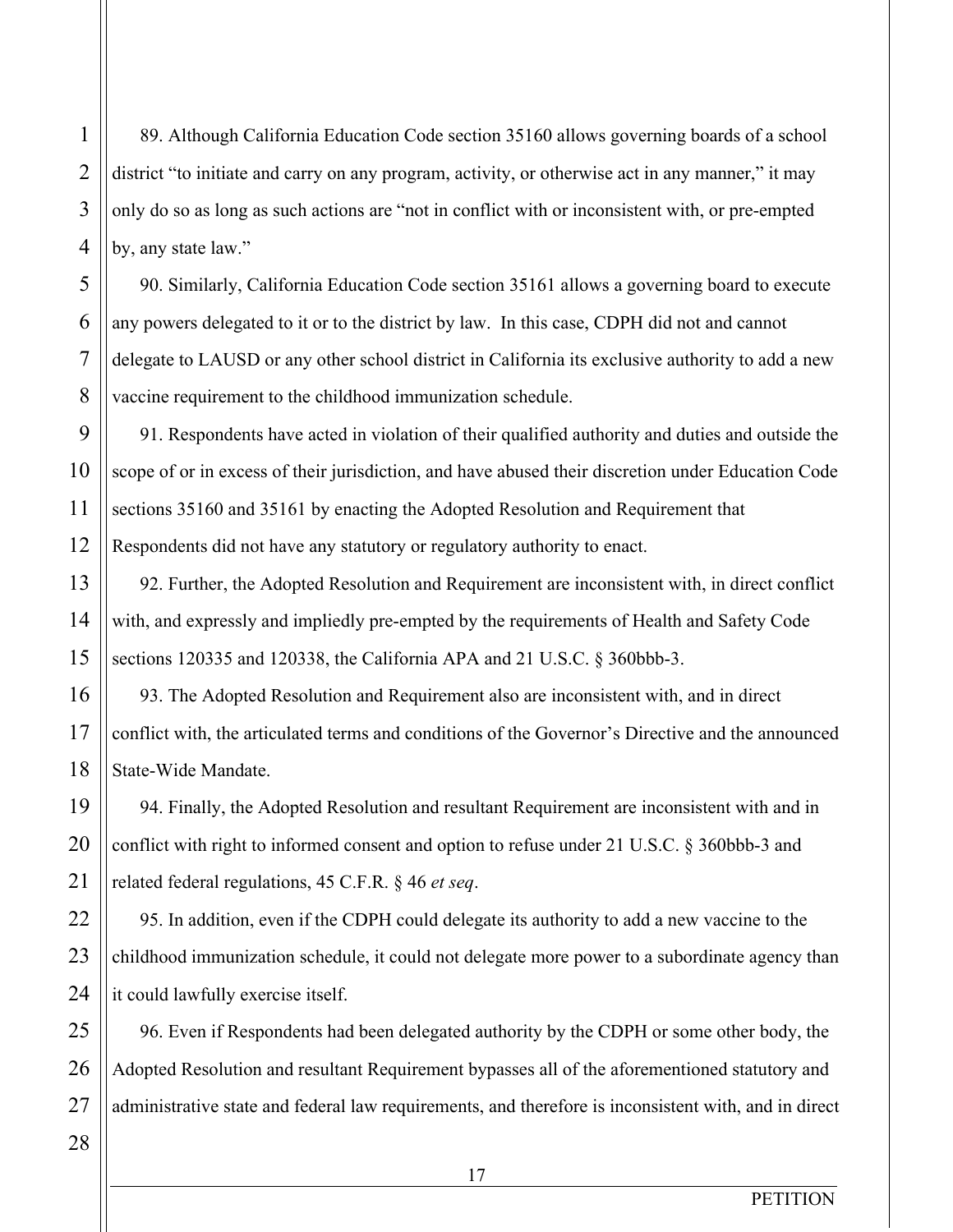conflict with, existing law.

97. Despite these clear inconsistencies and direct conflicts with existing state and federal laws, as of the date of the filing of this Petition, and despite having no legal authority or jurisdiction to act, Respondent LAUSD still has not vacated or rescinded its Requirement. 98. Consequently, Respondents' actions have already caused and will continue to cause irreparable harm to Petitioners and their individual members within LAUSD in that the unlawful Requirement has unreasonable compliance deadlines within the ongoing fall term, and coerces unapproved and experimental products on its students between the ages of 12-15 through a mandate that forces them to either accept the experimental product or lose all in-person school

privileges.

99. Petitioners and their members are already suffering under Respondents' Requirement as they scramble to ensure their children's continuing educational, sociological and emotional needs while navigating these sudden, oppressive, and unlawful requirements.

100. Petitioners and their members will be irreparably harmed if a stay of implementation of the Requirement, in order to preserve the status quo, is not ordered pending resolution of this dispute and a peremptory writ is not issued at the conclusion of this litigation requiring Respondents to vacate and rescind the Adopted Resolution and Requirement *in toto*.

## **PRAYER FOR RELIEF**

WHEREFORE, Petitioners, on behalf of themselves and their members and others similarly situated, pray for the following relief:

1. For issuance of a peremptory writ directing that Respondents be commanded by this Court to: vacate and set aside the unlawful Adopted Resolution and Requirement and inform all LAUSD families that the unlawful Requirement is null and void and of no legal effect, and issue a return to this Court verifying that they have taken these actions.

2. For immediate issuance of an alternative writ, order to show cause, and temporary stay preventing implementation and enforcement of the Requirement pending issuance of a peremptory writ prayed for in paragraph 1 above.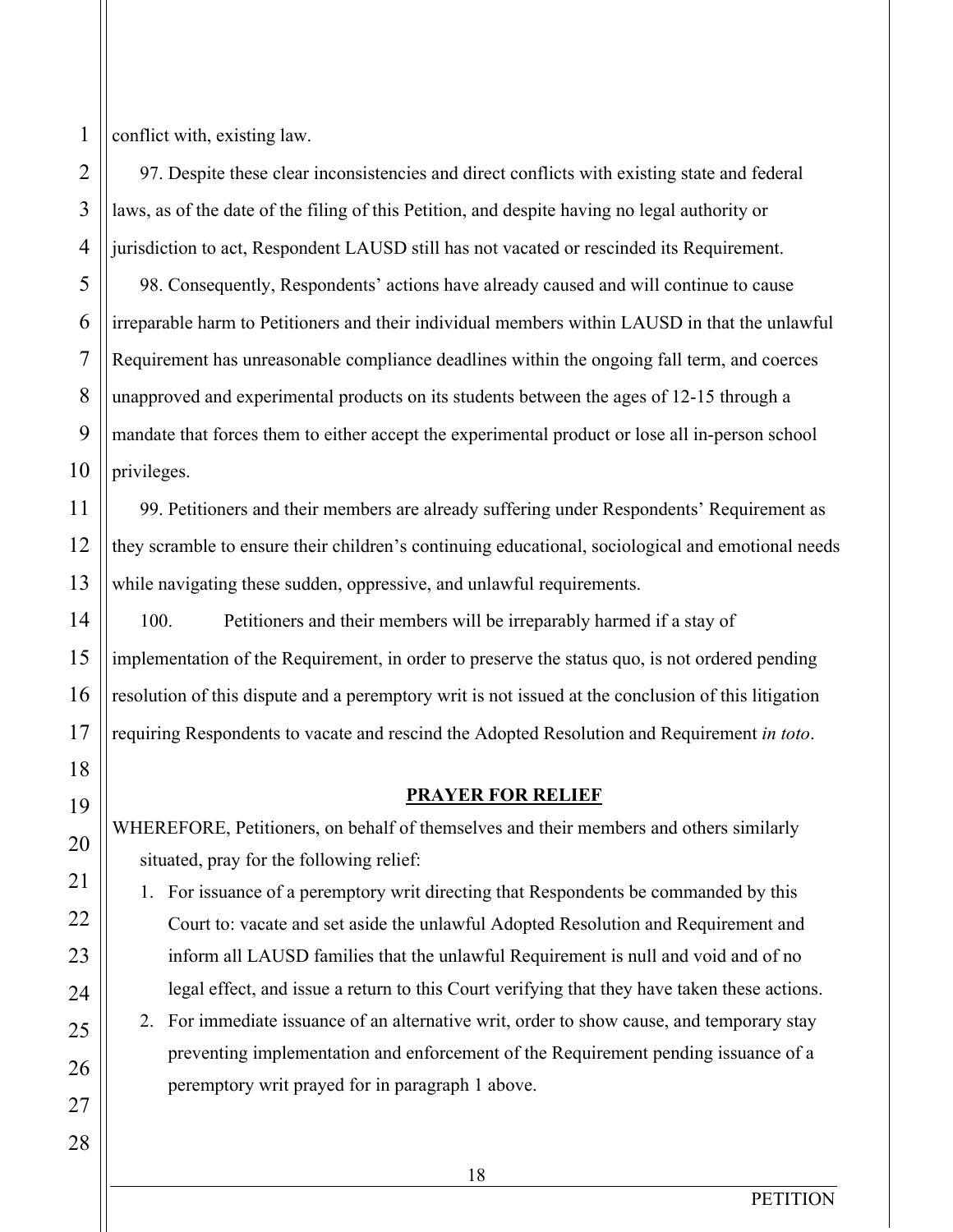| 1                   | 3. For the issuance of temporary restraining order enjoining any enforcement thereof until                                         |  |
|---------------------|------------------------------------------------------------------------------------------------------------------------------------|--|
| 2                   | the conclusion of this petition and a permanent injunction enjoining any enforcement of                                            |  |
| 3                   | the Requirement.                                                                                                                   |  |
| 4                   | 4. For the issuance of an order declaring the Requirement null and void ab initio.                                                 |  |
| 5                   | 5. For an award of costs and attorneys' fees pursuant to Code of Civil Procedure section                                           |  |
|                     | 1021.5 and any other applicable provisions, as allowed by law; and<br>6. For such other relief as the Court deems just and proper. |  |
| 6                   |                                                                                                                                    |  |
| $\overline{7}$<br>8 | Respectfully submitted,                                                                                                            |  |
| 9                   | Dated: October 12, 2021                                                                                                            |  |
| 10                  | LAW OFFICE OF NICOLE C. PEARSON                                                                                                    |  |
| 11                  | 48                                                                                                                                 |  |
| 12                  | Vicole C. Pearson                                                                                                                  |  |
| 13                  | Attorney for Petitioners                                                                                                           |  |
| 14                  | Jessica R. Barsotti                                                                                                                |  |
| 15                  | Attorney for Petitioners                                                                                                           |  |
| 16                  |                                                                                                                                    |  |
| 17                  | Rita Barnett-Rose<br>Attorney for Petitioners                                                                                      |  |
| 18                  |                                                                                                                                    |  |
| 19                  |                                                                                                                                    |  |
| 20                  |                                                                                                                                    |  |
| 21                  |                                                                                                                                    |  |
| 22                  |                                                                                                                                    |  |
| 23                  |                                                                                                                                    |  |
| 24                  |                                                                                                                                    |  |
| 25                  |                                                                                                                                    |  |
| 26                  |                                                                                                                                    |  |
| 27                  |                                                                                                                                    |  |
| 28                  |                                                                                                                                    |  |
|                     | 19                                                                                                                                 |  |
|                     | <b>PETITION</b>                                                                                                                    |  |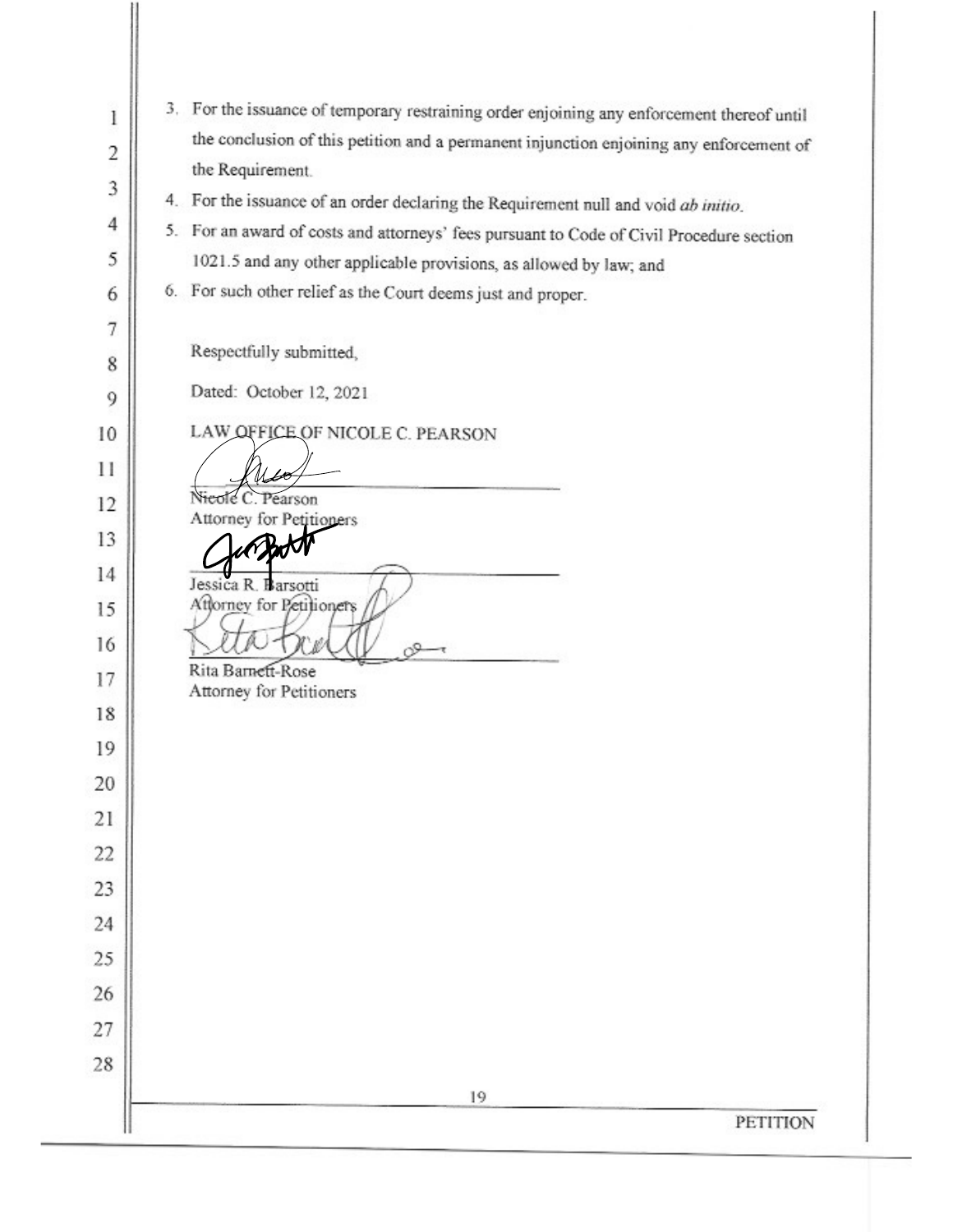#### **VERIFICATION**

I, Denise Young, am the Executive Director of Petitioner Children's Health Defense, California Chapter and I am a resident of the County of Los Angeles, State of California. I have read the foregoing Verified Petition for Writ of Traditional and Administrative Mandate and Request for Immediate Stay, I have personal knowledge of the facts alleged herein, and I declare under the penalty of perjury under the laws of the State of California that the foregoing is true and correct.

Executed this 13 day of October 2021, in LOS Angeles California.

 $\sigma_{\rm w}^2$ 

20

Denise Young, Executive Director, California Chapter, Petitioner

1  $\overline{2}$  $\overline{3}$  $\overline{4}$ 5 6  $\overline{7}$ 8 9 10 11 12 13 14 15 16 17 18 19 20 21 22 23 24 25 26 27 28